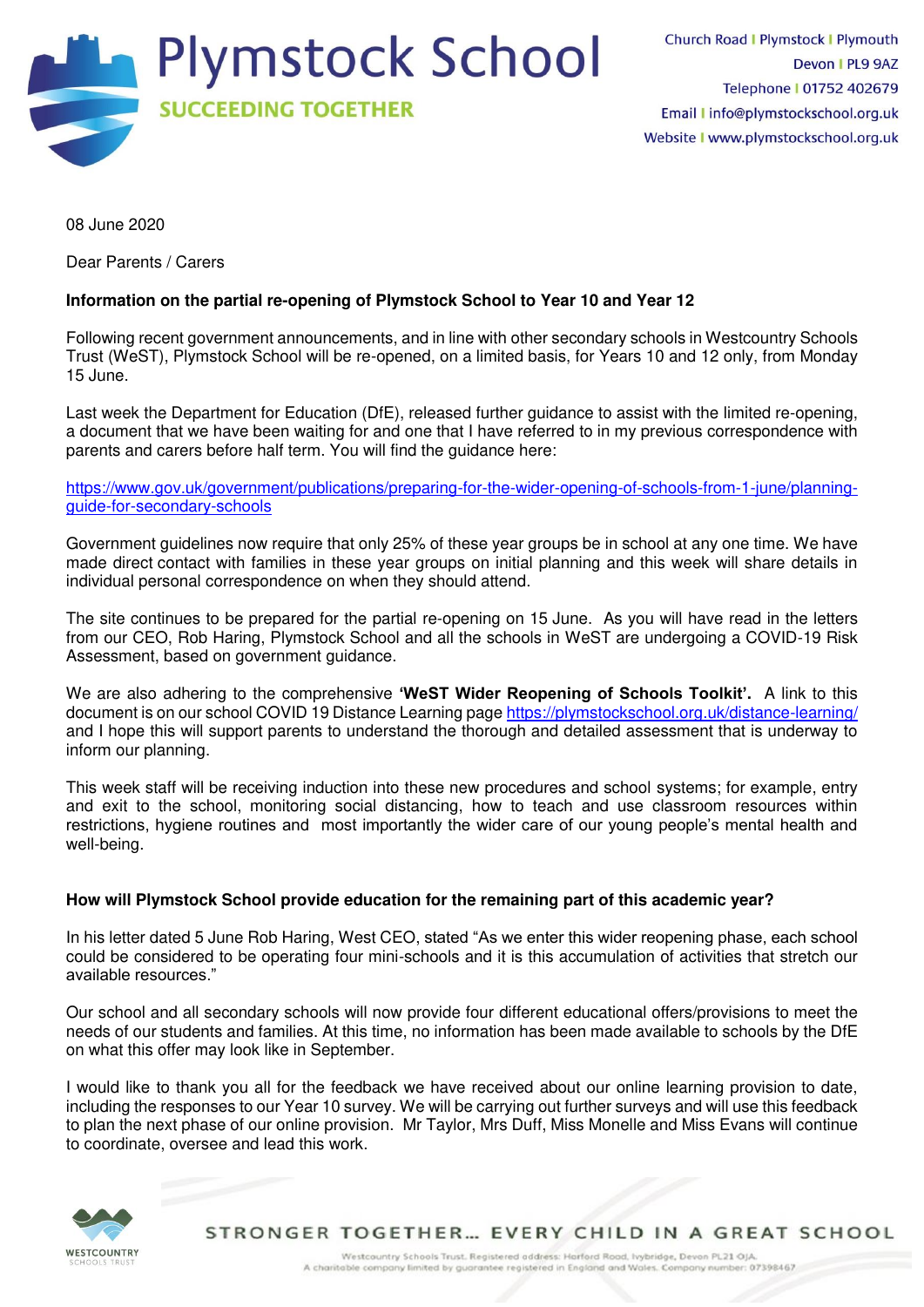I have outlined below the four types of 'mini school' - a summary of our provision: Edu-care, Supporting vulnerable children, Distance (Home) Learning, Curriculum Delivery

#### **Edu-care**

Edu-care will continue on a daily basis until the end of the summer term and be supported by a team of staff on a rota basis. Our on-site provision is now split into two separate bubbles given the high number of places required.

The children of key workers and vulnerable children will continue to be able to access our Edu-care provision. For information regarding how to book a place for your child, please contact Miss Monelle, via email at: [emonelle@plymstockschool.org.uk.](mailto:emonelle@plymstockschool.org.uk) Our Edu-care provision is available 9.00am to 3.00pm each weekday and will run alongside our partial re-opening to Year 10 and 12 students.

Students in Edu-care cannot move anywhere else about the site, as this would risk this group of students mixing with a group of students in school receiving lessons and thus increase risk for all.

Whilst in school, to reassure our students, our wider community and you, our parents and carers, **ALL** students on site will be required to observe social distancing at all times and adhere to school rules.

This will be strictly enforced and if a student is unable to maintain social distancing or does not stay in their allocated area with staff members, they will not be allowed to remain on site and will be asked to continue with distance learning at home.

#### **Supporting vulnerable children**

Leeshia Walton, our Designated Safeguarding Lead (DSL) along with Mr Sprenkel, (Deputy Head Pastoral) lead a team of designated pastoral staff from within our HUB team who are keeping in regular touch with children and families and liaising where appropriate.

### **Distance (Home) Learning**

From Monday 15th June the education of our students will continue to be driven using Distance Learning. This will be complemented by an in-school Face-to-Face programme for Years 10 and 12.

The emphasis for all students in this second half term will be on supporting, reviewing and moving forward with Distance Learning and providing Edu-care for the children of critical workers and vulnerable students.

All students will continue to receive high-quality distance learning provision from our staff in addition to their commitment to staffing Edu-care and delivering in school lessons to Years 10 and 12.

We will continue to prioritise pastoral care via telephone calls and emails, as well as teachers communicating with students on their learning through Show My Homework to support students with their home learning tasks.

We are continuing to make the necessary improvements to increase teacher–student communication and opportunities to celebrate and praise students for their incredible perseverance and endeavours during this period.

### **Curriculum Delivery**

The education of our Year 10 and 12 students will continue to be driven using Distance Learning; this will be complemented by an in-school Face-to-Face programme. Government guidelines require that only 25% of each year group is in school at any one time.